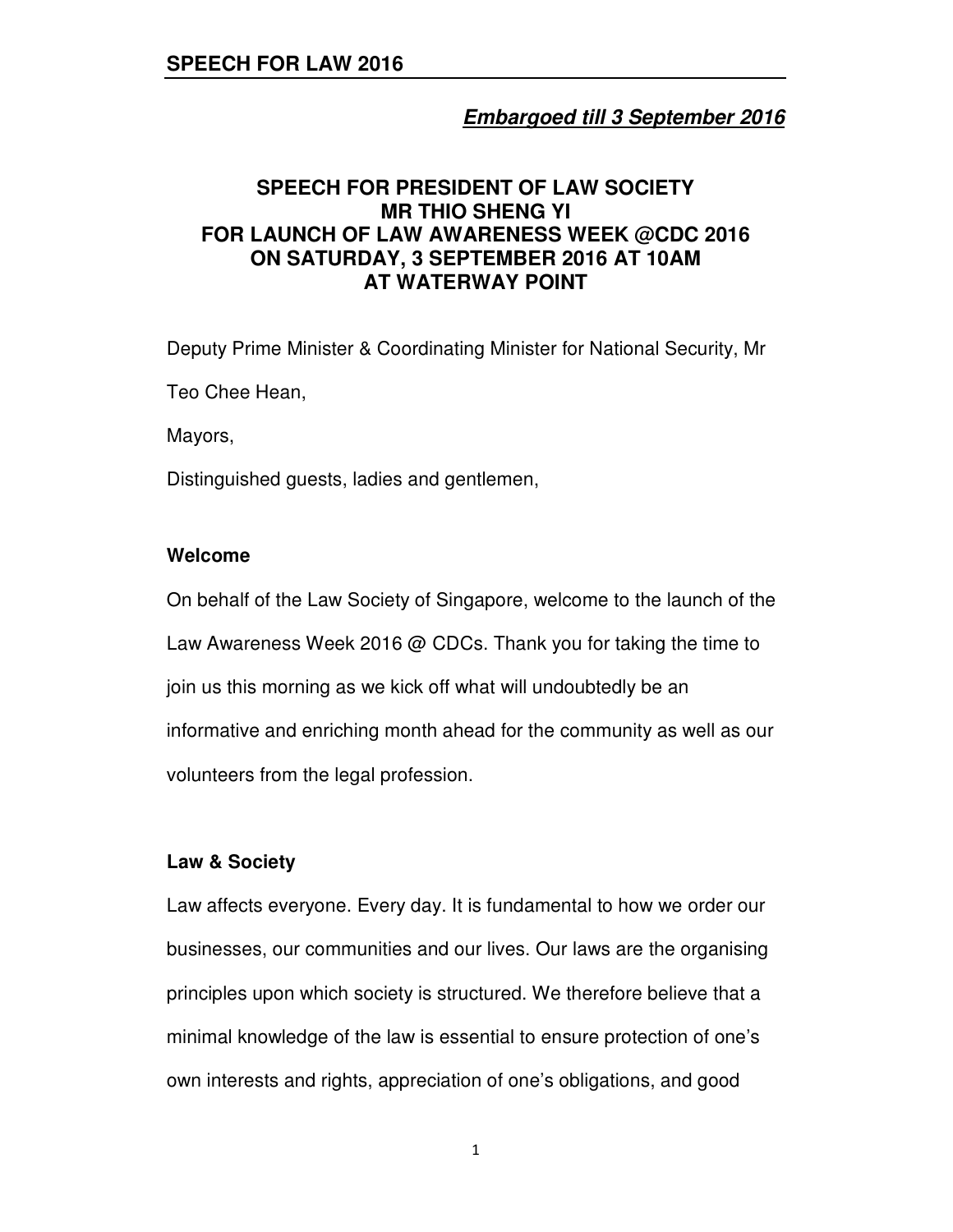citizenship as a whole. Yet the law is inherently complex and often inaccessible to laypersons. It is our duty as lawyers to help bridge that gap.

#### **Law Awareness Week 2016**

We are honoured and grateful to collaborate with the 5 Community Development Councils and the People's Association to organize the annual Law Awareness Week @ CDCs, or L-A-W, LAW for short. LAW 2015 was a resounding success with 1,200 participants attending the 30 talks that ran across Singapore in a week. We received encouraging feedback from residents who attended the talks. LAW 2016 has therefore put on weight. This year, we hope to build on last year's success by bringing legal awareness to a wider audience. We will discuss more topics, and enlarge LAW 2016 by running it over the course of an entire month.

We recognize that the law pervades every segment of the community and almost all aspects of life. With that in mind, a multitude of topics are covered, ranging from "traditional" popular topics such as family law and employment law, to the latest in trend topics such as new media and social enterprises. In fact, each of the CDCs worked closely with the Pro

2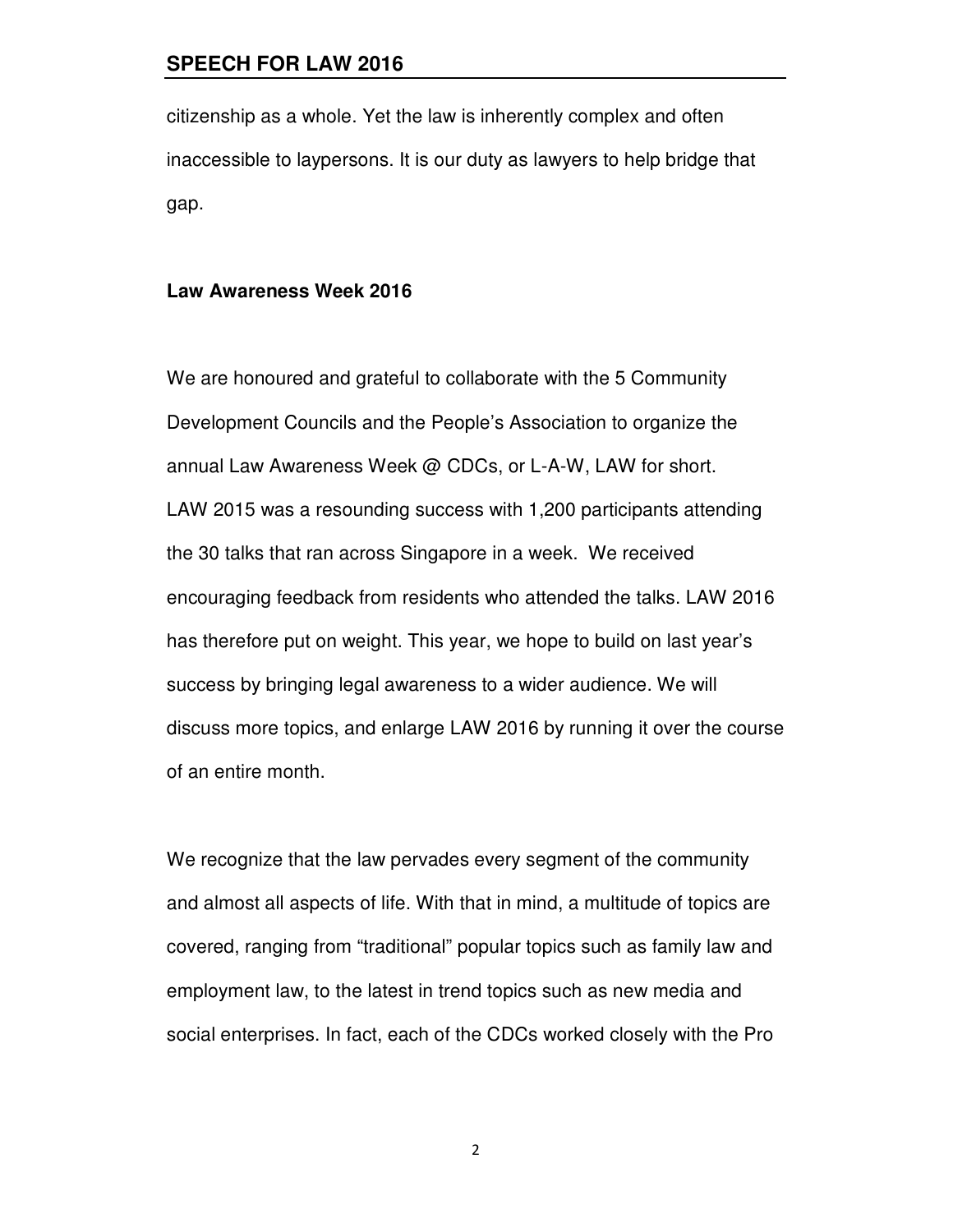Bono Services Office to curate talks that cater specifically to the needs of their residents.

Starting today, there will be talks on 2 diverse but oft-discussed topics the responsible use of social media, and end of life issues.

#### **Bringing Pro Bono Services to the Community**

LAW is just the base of the pyramid in our efforts to raise legal awareness and enhance access to justice. As a major stakeholder of the justice system, the Law Society advocates sustained involvement of our lawyers in the community.

The law is constantly developing, and it is important that every one of us has some awareness of the changes, as they may have a profound impact on our rights and obligations. Therefore, creating legal awareness must be a continuous and sustained effort. Besides LAW, there are numerous other law awareness initiatives. Our Pro Bono office publishes booklets that can be downloaded for free from its website. One of our publications, Know the Law, provides basic legal information in plain language on the issues of law most likely to be faced by the layperson. More recently, LEGALESE, a legal toolkit for charities, nonprofit organisations and social enterprises was launched in July this year. In addition, the Law Society also runs ongoing initiatives like Project

3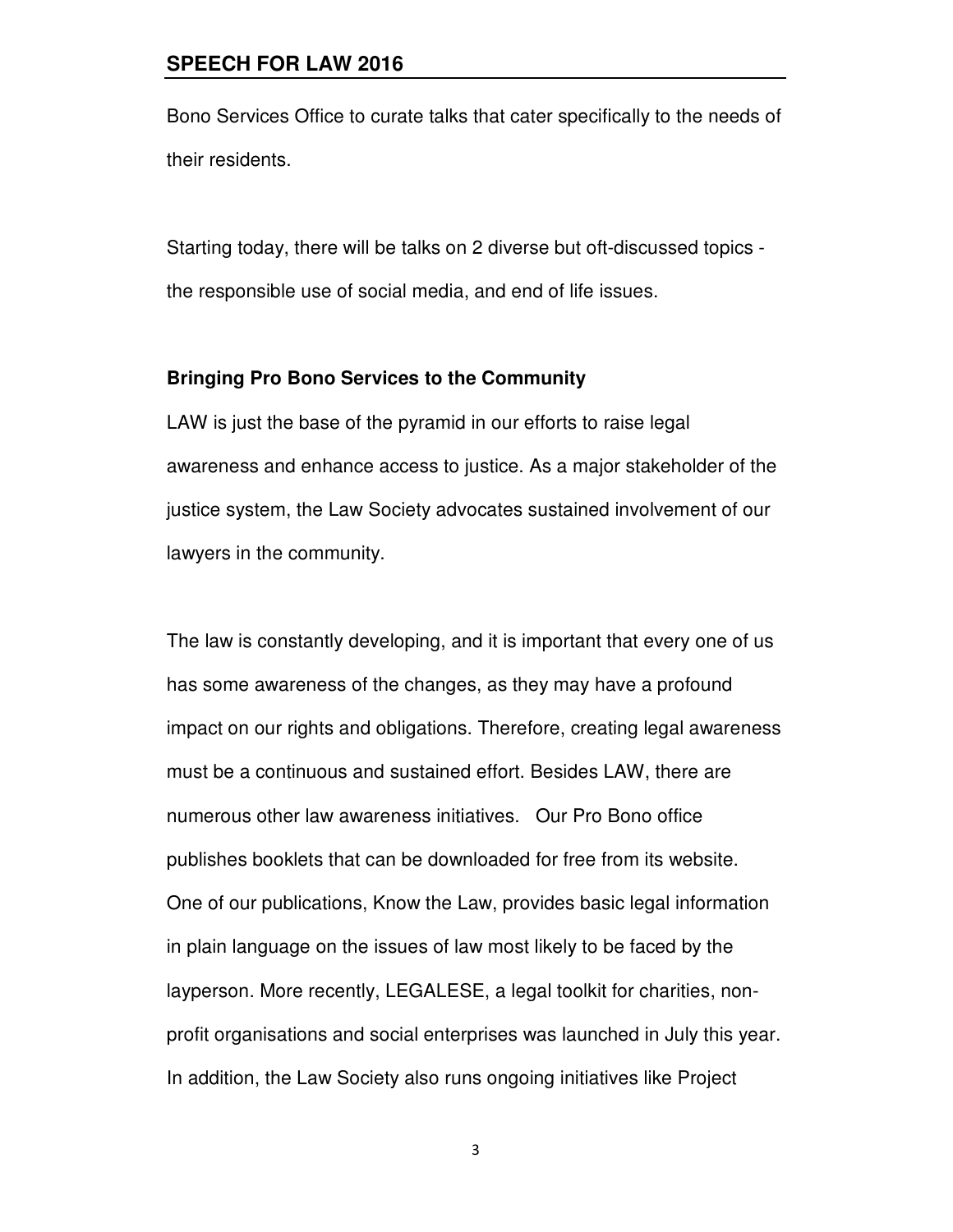Schools and Law Works, which target secondary school students and employees respectively.

All these programmes aim not only to increase knowledge of the letter of the law, but also to tell those in need of help where and how they can get help. The Pro Bono Services Office in some ways, plays the role of an honest broker between legal needs and legal assistance. We connect demand with supply.

#### **Thank You**

TOUCH Cyber Wellness.

LAW has allowed us to bring legal awareness to the community on a broad scale. It also provides meaningful and enriching opportunities for members of the legal profession to better understand the common issues facing the community and to contribute to society. This would not have been possible without strong support and network of the CDCs, the People's Association, and our supporting partners: Community Mediation Centre (CMC); Inland Revenue Authority of Singapore (IRAS); Singapore Council of Women's Organisations (SCWO); and

Last, but certainly not least, we extend our deepest appreciation to our volunteer lawyers, law firms and law students, who have devoted much

4